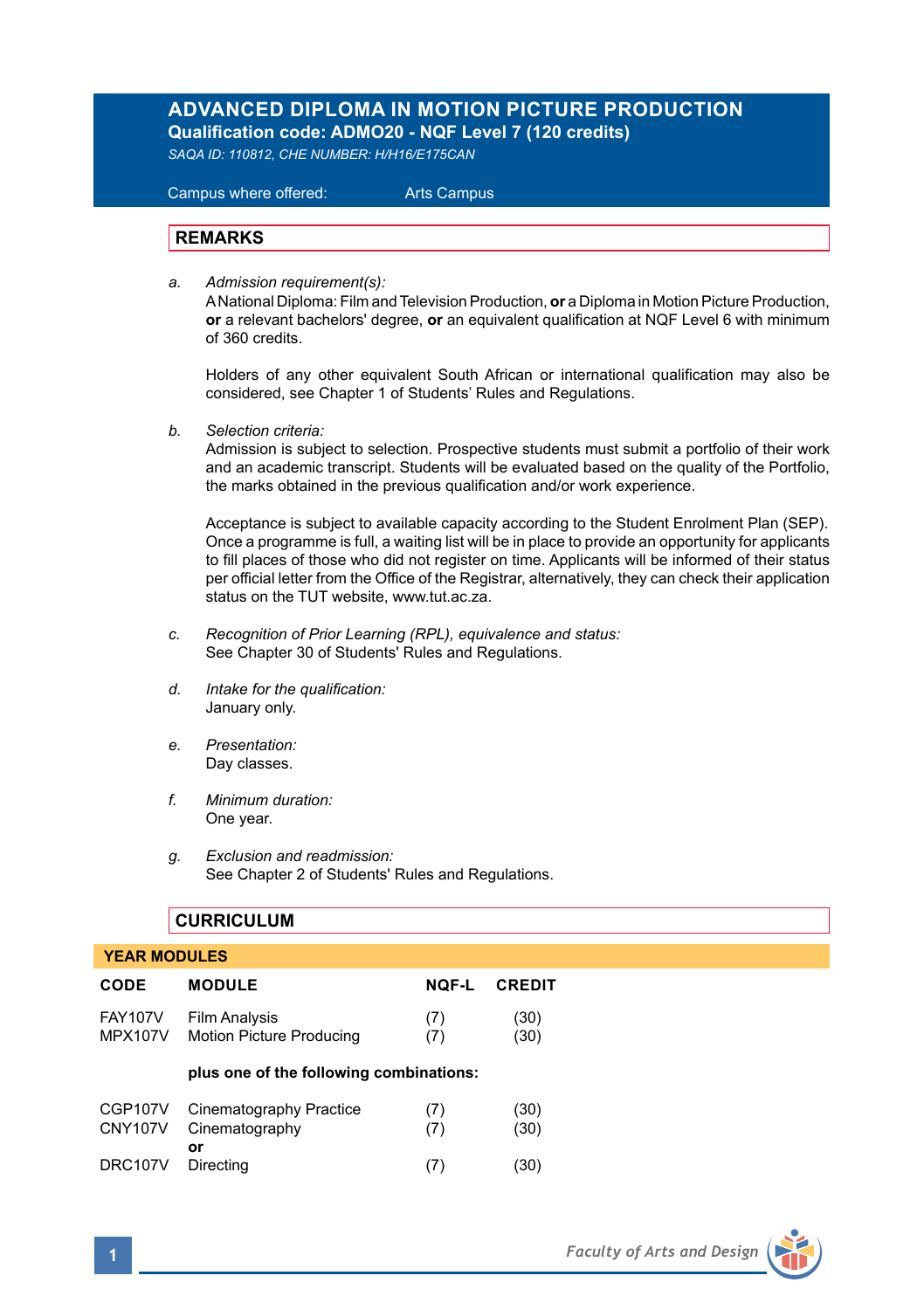| <b>DRP107V</b> | <b>Directing Practice</b>     | (7) | (30) |
|----------------|-------------------------------|-----|------|
|                | or                            |     |      |
| EDN107V        | Editing                       | (7) | (30) |
| EDP107V        | <b>Editing Practice</b>       | (7) | (30) |
|                | or                            |     |      |
| SCW107V        | Scriptwriting                 | (7) | (30) |
| SWR107V        | <b>Scriptwriting Practice</b> | (7) | (30) |
|                |                               |     |      |
|                |                               |     |      |

TOTAL CREDITS FOR THE QUALIFICATION: **120**

# **MODULE INFORMATION (OVERVIEW OF SYLLABUS)**

The syllabus content is subject to change to accommodate industry changes. Please note that a more detailed syllabus is available at the department or in the study guide that is applicable to a particular module. At time of publication, the syllabus content was defined as follows:

## **C**

## **CINEMATOGRAPHY (CNY107V) CONTINUOUS ASSESSMENT**

### *(Module custodian: Department of Visual Communication)*

Cinematography introduces students to advanced cinematographic lighting and shooting techniques, as well as an advanced understanding of using the camera to tell a motion picture story within differing genres. (Total tuition time: ± 300 hours)

# **CINEMATOGRAPHY PRACTICE (CGP107V) CONTINUOUS ASSESSMENT**

### *(Module custodian: Department of Visual Communication)*

Cinematography Practice requires students to perform cinematography at an advanced level. Students must demonstrate advanced cinematographic lighting and shooting techniques, as well as an advanced understanding of using the camera to tell the story within different genres. (Total tuition time: ± 300 hours)

# **D**

# **DIRECTING (DRC107V) CONTINUOUS ASSESSMENT**

### *(Module custodian: Department of Visual Communication)*

Directing introduces students to advanced script analysis for film and video directing, advanced techniques for blocking actors for film and video directing and advanced techniques for staging the camera. (Total tuition  $time: + 300$  hours)

# **DIRECTING PRACTICE (DRP107V) CONTINUOUS ASSESSMENT**

# *(Module custodian: Department of Visual Communication)*

During Directing Practice students must do advanced script analysis for film and video directing, advanced techniques for blocking actors for film and video directing and advanced techniques for staging the camera during practical exercises and projects. (Total tuition time: ± 300 hours)

### **E**

# *(Module custodian: Department of Visual Communication)*

Editing introduces students to advanced emotive editing techniques for film and video, professional postproduction finishing techniques, as well as various advanced workflow for postproduction management. (Total tuition time: ± 300 hours)

# **EDITING PRACTICE (EDP107V) CONTINUOUS ASSESSMENT**

# *(Module custodian: Department of Visual Communication)*

During Editing Practice students will perform editing on various exercises and practical projects. All editing exercises and projects must illustrate advanced emotive editing techniques for film and video, professional postproduction finishing techniques, as well as various advanced workflow for postproduction management. (Total tuition time: ± 300 hours)

# **EDITING (EDN107V) CONTINUOUS ASSESSMENT**